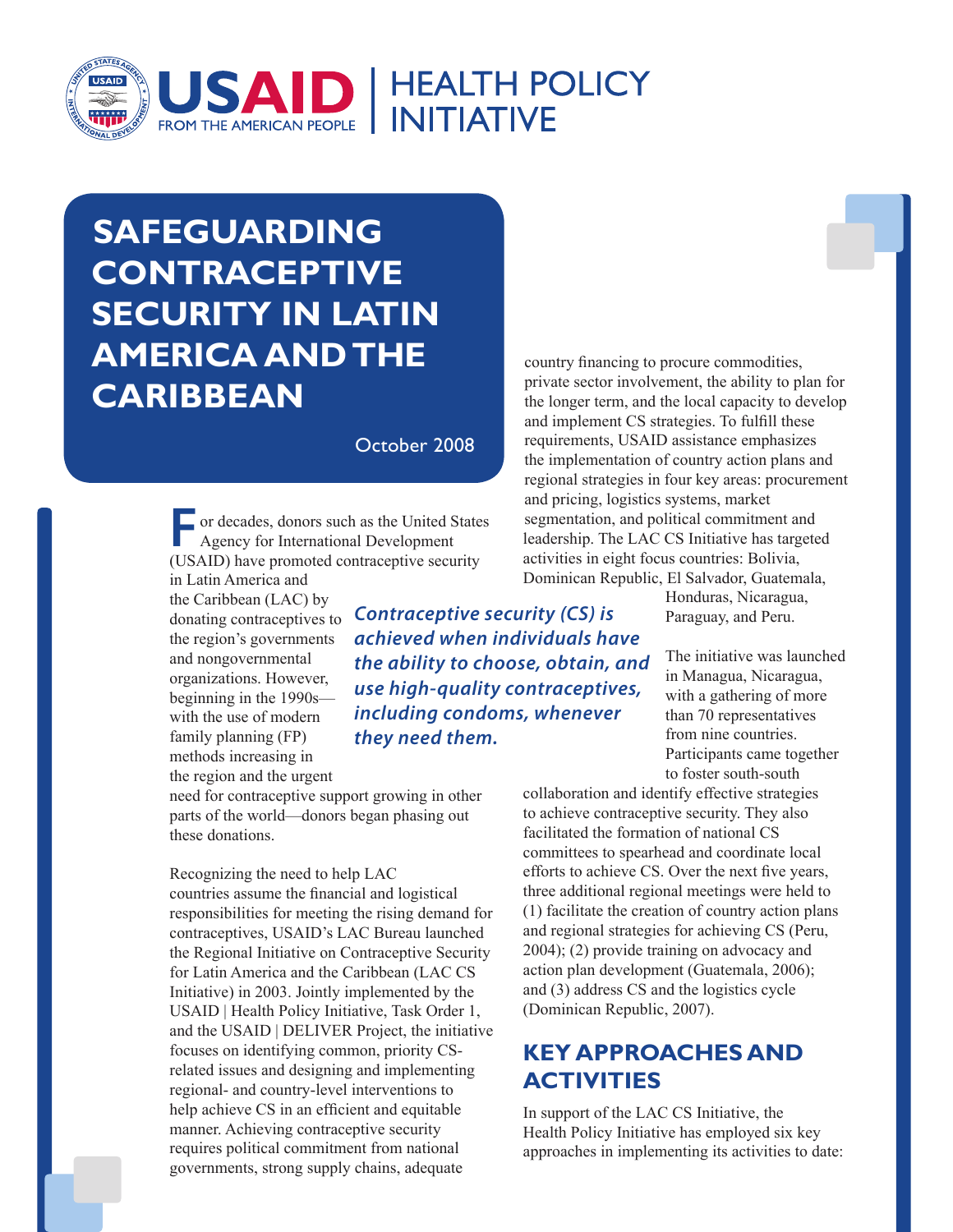#### **Forming and strengthening the capacity of national CS committees.**

The Health Policy Initiative helped to establish and strengthen multisectoral CS committees in seven countries: Bolivia, Dominican Republic, El Salvador, Guatemala, Honduras, Nicaragua, and Paraguay. Comprising representatives of the ministries of health, social security institutions, NGOs, and international agencies, CS committees function as catalysts for advocacy and action on CS issues. Over the past five years, they have been instrumental in achieving progress toward CS goals in the LAC region by raising awareness about the importance of

*"In spite of the number of transitions within the Ministry of Health, the commitment of the CS committee has continued. I believe in part because of the impulse USAID has given to the issue."*

CS, advocating for policy improvements, and developing and implementing action plans to improve CS. They have helped governments, donors, and NGOs analyze FP markets and demand, forecast contraceptive needs, improve logistics systems, develop CS strategies,

*- NGO Representative*

carry out policy analyses, and advocate for policy change and greater political commitment—all of which contribute to contraceptive security.

### **Promoting supportive policies and sustainable financing mechanisms.**

Ensuring funding for family planning through the establishment of sustainable financing mechanisms is essential in achieving CS. As a result of the joint efforts of the Health Policy Initiative and CS committees, several countries have instituted policies that safeguard funding for FP. Some countries have created earmarked taxes and protected budget line items for contraceptives; expanded social security systems and other health insurance schemes to include FP in their benefits packages; or designed strategies that target FP resources toward the poorest, most underserved populations.

### **Providing data for decisionmaking.**

Accurate, relevant data are the underpinnings of successful advocacy and policy planning. To support the efforts of CS committees and national governments, the Health Policy Initiative provided tools for data analysis, as well as training in the collection and use of data. Strategic Pathway to Reproductive Health Commodity Security (SPARHCS) assessments helped countries identify their priority CS

issues. Market segmentation analyses revealed inequities in service provision and provided evidence to help CS committees match providers with contraceptive users by income group. A regional study examining the legal and regulatory environment for contraceptive procurement and the price structure of commodities provided CS committees with information to assist in using alternative procurement options to obtain the best prices for commodities.

#### **Exploring alternative procurement**

**options.** For LAC countries that are or will soon have to procure contraceptives with government funds, identifying alternative sources for procuring high-quality commodities at appropriate prices is critical. The Health Policy Initiative assessed various procurement strategies and mechanisms, providing CS committees and governments with clear guidance on commodity requirements and steps for initiating procurement, maximizing its efficiency, and obtaining optimal prices. As a result, countries have made important advances in procurement, including establishing formal mechanisms to procure contraceptives through the United Nations Population Fund (UNFPA) and employing innovative options, such as partnering with private international suppliers or procuring jointly with the ministries of health and social security.

**Engaging civil society.** The formation of multisectoral CS committees has brought civil society groups—including FP associations, NGOs, and other stakeholders—into the heart of the FP policymaking process. Their participation has provided policymakers with a more comprehensive view of the public's FP needs and priorities, fostered critical momentum for achieving CS goals, and kept the needs of the poor and marginalized communities high on the policy agenda.



Rural health leaders and midwives view contraceptive methods during a reproductive health workshop in the rural village of Hormiguero, Nicaragua. © Katie Richey, Courtesy of Photoshare.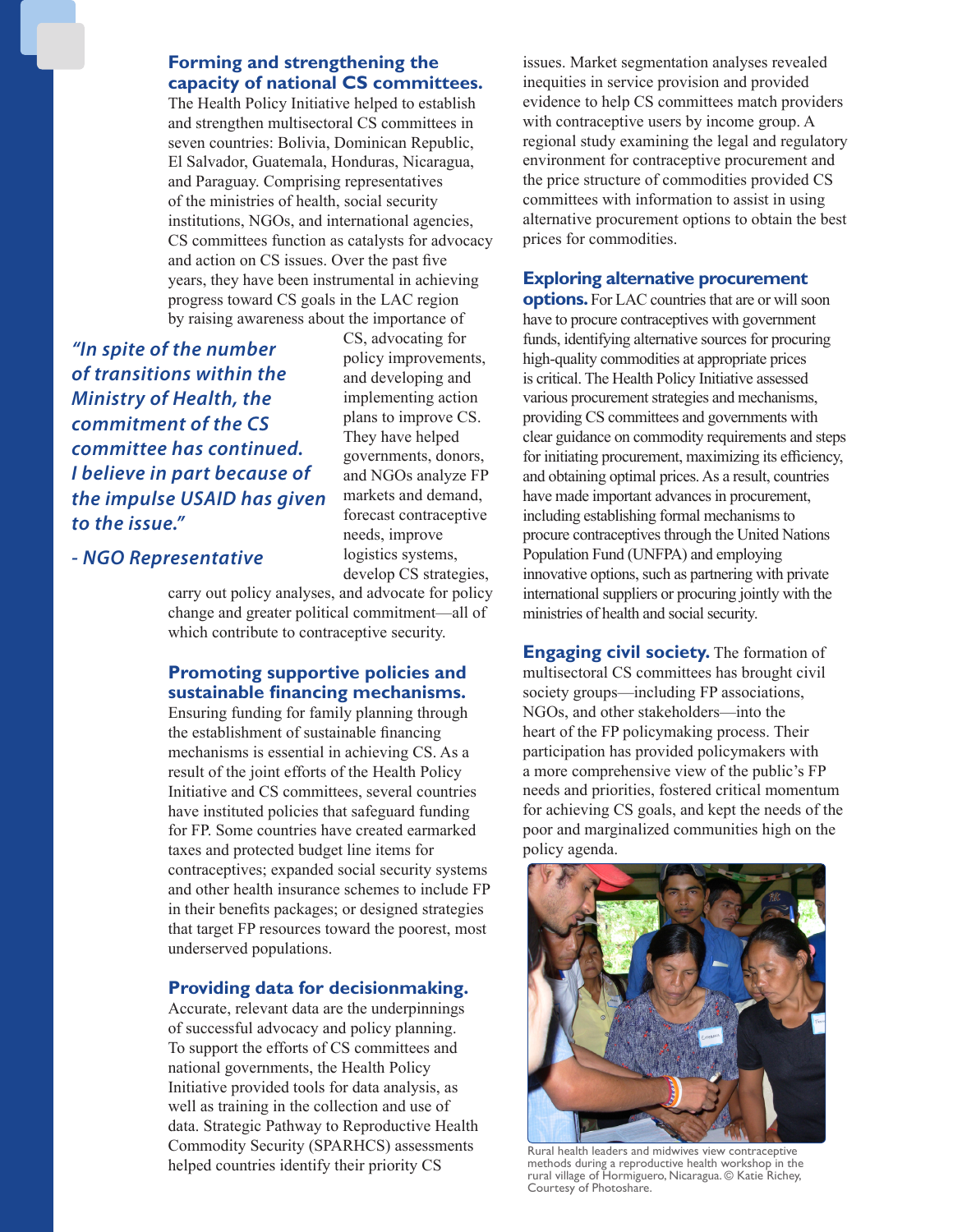### **Addressing CS in the context of**

**health sector reform.** Many countries in Latin America are reforming their health systems through decentralization. To sustain progress toward contraceptive security, it is essential to consider how the reform process will affect CS-related interventions and mechanisms. The Health Policy Initiative has helped decentralizing countries to assess the logistics cycle and identify key CS issues. In addition, the project has created a practical guide that equips policymakers with the information and tools necessary to ensure that CS interventions are closely coordinated with and incorporated into decentralization processes and systems.

# **Key oUtcoMes to dAte**

As a co-implementer of the LAC CS Initiative, the Health Policy Initiative has contributed to the design and implementation of country-specific CS strategies and helped to advance CS efforts throughout the region. Notable achievements include the following:

- The formation of highly active, countrylevel multisectoral CS committees in seven countries and the design and implementation of country-level advocacy plans, resulting in major advances toward contraceptive security:
	- In El Salvador, the government signed an agreement with USAID in 2007 to assume increased responsibility for contraceptive financing. Additionally, the MOH and the Social Security Institute gained savings on contraceptive commodities by signing an agreement allowing them to jointly purchase contraceptives through UNFPA.
	- Honduras established its first budget line item for contraceptives in 2004, and the government is paying for an increasing share of its contraceptive supplies each year.
	- In 2006, Paraguay passed Law 2907, which stipulates that the Ministry of Public Health and Social Welfare (MSPBS) must pay for all contraceptives and delivery kits required in the country. The MSPBS allocated US\$261,753 to purchase contraceptives in 2006 and allocated nearly double that amount in 2007—US\$551,000. The government also passed Resolution 598, establishing free provision of all MSPBS-procured contraceptives in public facilities.



CS Committee El Salvador, during swearing in ceremony with Minister of Health. © 2007 El Salvador Ministry of Health.

- In July 2007, the President of the Dominican Republic signed a comprehensive decree establishing the CS committee as the lead government body for contraceptive security and guaranteeing financing for the procurement of all publicly provided contraceptives.
- In 2005, the government of Bolivia expanded SUMI—which provides universal, comprehensive, and free services to cover pregnancy-related care—to include FP and reproductive healthcare.
- In 2006 and 2007, the CS committee in Nicaragua successfully advocated for government allocations of US\$110,000 to purchase contraceptives through UNFPA.
- The establishment of an increased number of funded budget line items to finance contraceptives as donations are phased out.
- The increased use of UNFPA and other procurement options to overcome local procurement constraints and obtain highquality contraceptives at competitive prices.
- The identification of country-specific priorities for logistics system improvements in collaboration with local partners.

### **MovinG ForwArd**

While there is still much work to be done, the activities of the Health Policy Initiative have already contributed to the emergence of a more favorable policy environment for CS in the LAC region, particularly for poor and underserved populations. Moving forward, safeguarding contraceptive security will require additional focus on several areas:

- Maintaining CS advances in decentralized and integrated settings
- $\blacksquare$  Meeting the FP/RH needs of the poor